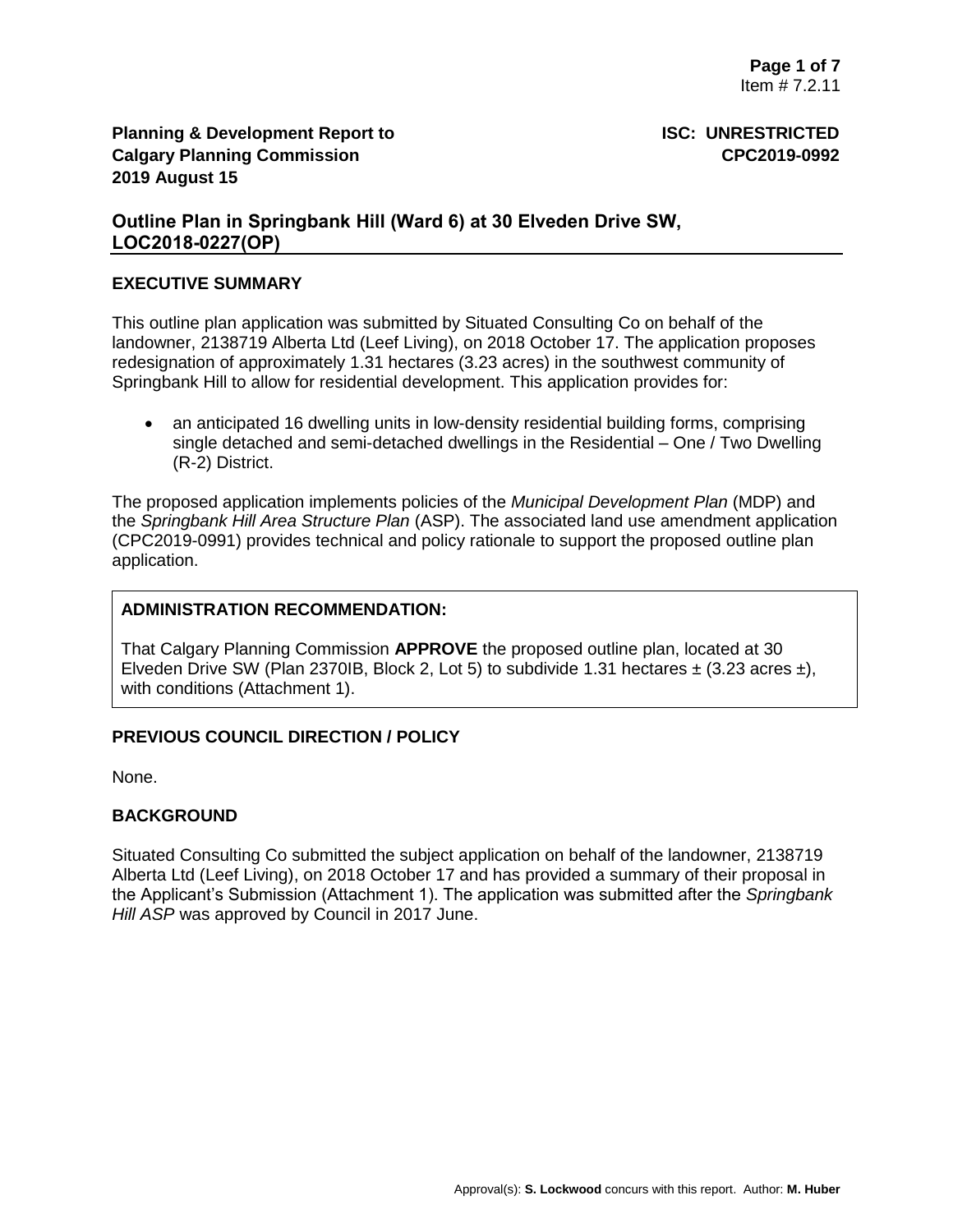# **Outline Plan in Springbank Hill (Ward 6) at 30 Elveden Drive SW, LOC2018-0227(OP)**

# **Location Maps**

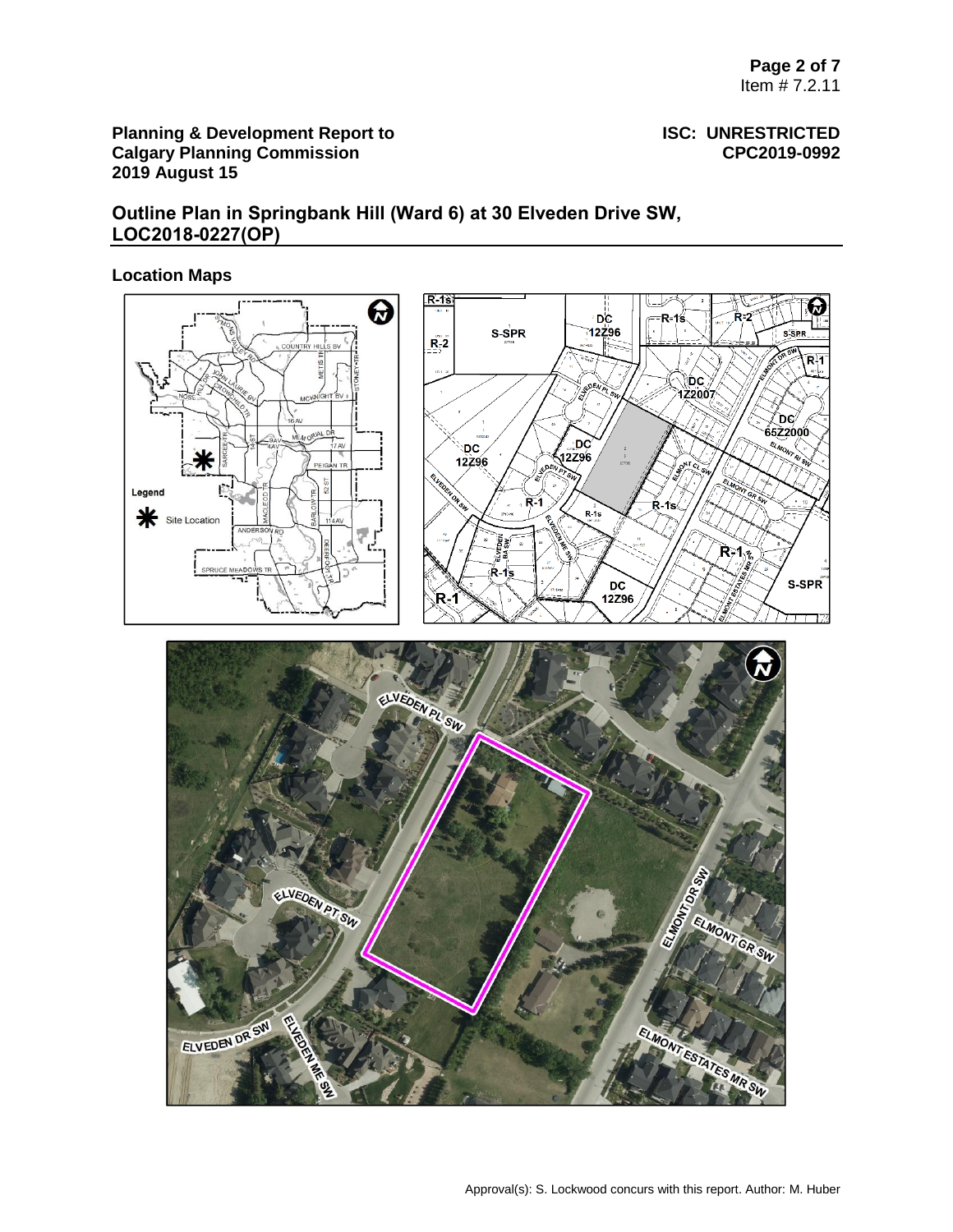**Outline Plan in Springbank Hill (Ward 6) at 30 Elveden Drive SW, LOC2018-0227(OP)**

### **Site Context**

The subject site is located in the southwest quadrant of the city within the community of Springbank Hill. The subject site is located on the southeast side of Elveden Drive SW, approximately 275 metres south of 26 Avenue SW.

As identified in Figure 1, the community of Springbank Hill reached its peak population in 2018 with 10,052 residents.

| 2018                                 |
|--------------------------------------|
| 10,052                               |
| 10,052                               |
|                                      |
| 0%                                   |
| rigaro r. Community r can reparation |

*Figure 1: Community Peak Population*

 *Source: The City of Calgary 2018 Civic Census*

Additional demographic and socio-economic information may be obtained online through the [Springbank Hill](http://www.calgary.ca/CSPS/CNS/Pages/Social-research-policy-and-resources/Community-profiles/Springbank-Hill-Profile.aspx) community profile.

# **INVESTIGATION: ALTERNATIVES AND ANALYSIS**

This outline plan application (Attachment 3) and corresponding land use amendment application (Attachment 5) will facilitate residential development as well as open spaces and natural areas that will contribute to the growth of this future new community as intended by the policies of the *MDP* and the *Springbank Hill ASP*.

### **Planning Considerations**

As part of the review of this application, several key factors were considered by Administration, including the alignment with relevant policies, and the appropriateness of the land use districts. The following sections highlight the scope of technical planning analysis conducted by Administration.

### *Subdivision Design*

The associated outline plan informs a subdivision that is approximately 1.31 hectares (3.23 acres). The subdivision design, layout, road and pathway network were influenced by the unique natural and topographical features of the land.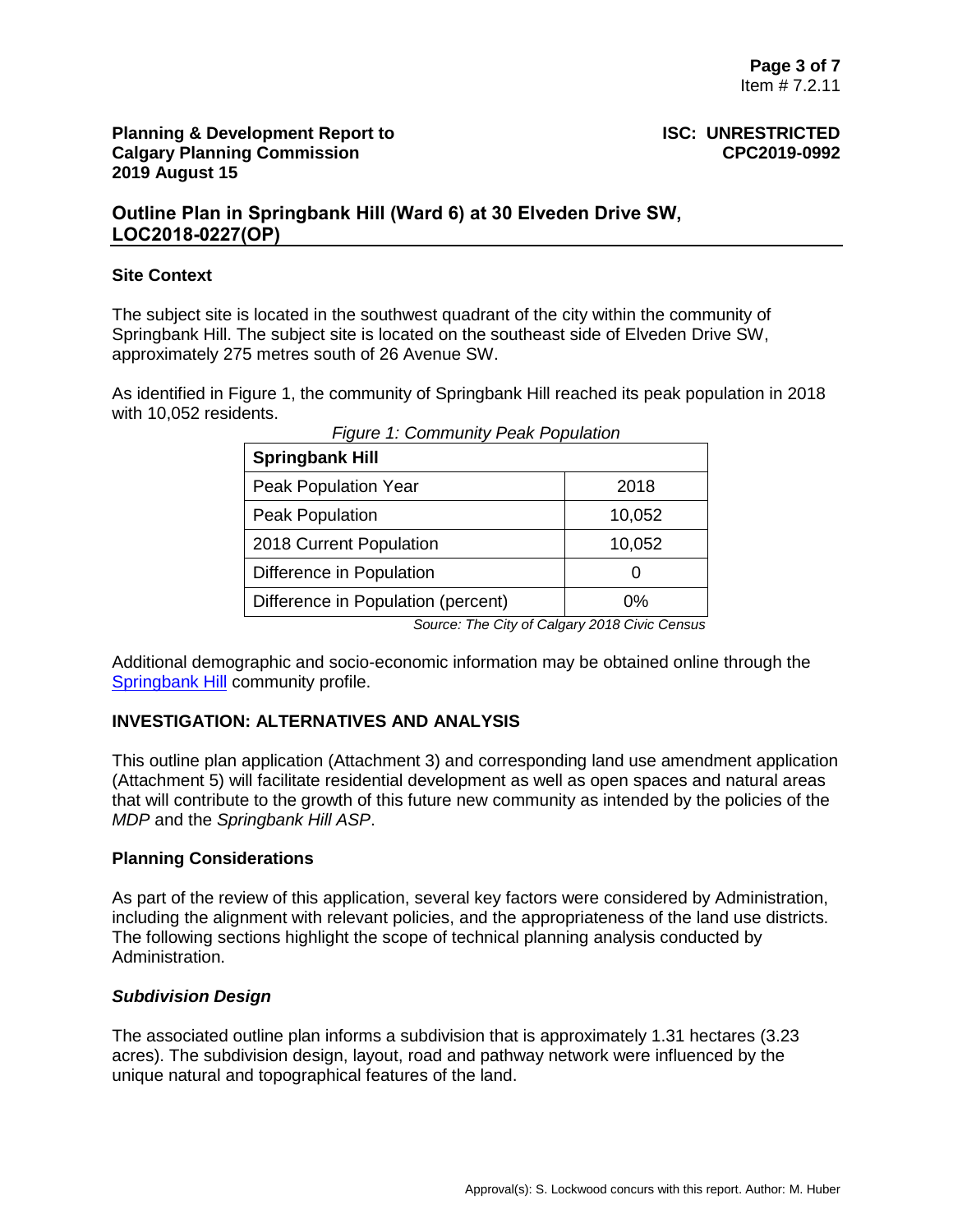# **Outline Plan in Springbank Hill (Ward 6) at 30 Elveden Drive SW, LOC2018-0227(OP)**

### *Land Use*

The subject site is currently designated DC Direct Control District (Bylaw 12Z96) from Bylaw 2P80 that accommodates country residential development. Its purpose is to maintain the character of the existing rural residential neighbourhood. The *Springbank Hill ASP* envisions this area to be a vibrant community with a mix of commercial and residential uses and a broad range of housing types and densities.

The associated land use amendment application proposes to redesignate the subject from DC Direct Control District (Bylaw 12Z96) to Residential – One / Two Dwelling (R-2) District.

The proposed outline plan (Attachment 3) provides the framework for community and infrastructure buildout, to be implemented largely at the subdivision stage. The land uses are complimentary to this plan and provide more certainty on densities, and unit types and forms.

## *Density*

The density for the proposed R-2 District is 13.79 units per hectare (5.58 units per hectare) complies with the Standard Suburban land use classification in the *Springbank Hill* ASP that requires a range from 7 to 17 units per hectare (2.83 to 6.87 units per acre).

While the proposed density is under the 20 units per hectare (8 units per acre) target identified for Neighbourhood Areas in the *MDP, Part 2: New Community Planning Guidebook*, the Springbank Hill community as a whole, including other residential typologies and activity centers exceeds this *MDP* target. This will help to support the future transit and community amenities within the greater area.

### *Environmental*

The City's Environmental and Safety Management group reviewed the application. No concerns were noted with regard to the site's suitability to accommodate residential and commercial development.

### *Transportation*

Transportation Impact Assessment was not required for this site as densities are within ASP requirements noted above and the development is similar to the surrounding developments of the area.

Transit serves the area within 500 metres to the east in both directions along 69 Street SW and within approximately 400 metres to the west and north in both directions along 77 Street SW and at 26 Avenue SW / Springborough Boulevard SW, respectively.

The developer will be extending the existing sidewalk along the east side of Elveden Drive SW to tie into their development. In order to enable some permeability, made even more challenging by the existing area-wide terrain steep grades and an adjacent development, a stair-cased walkway was envisioned by the local community linking these developments. This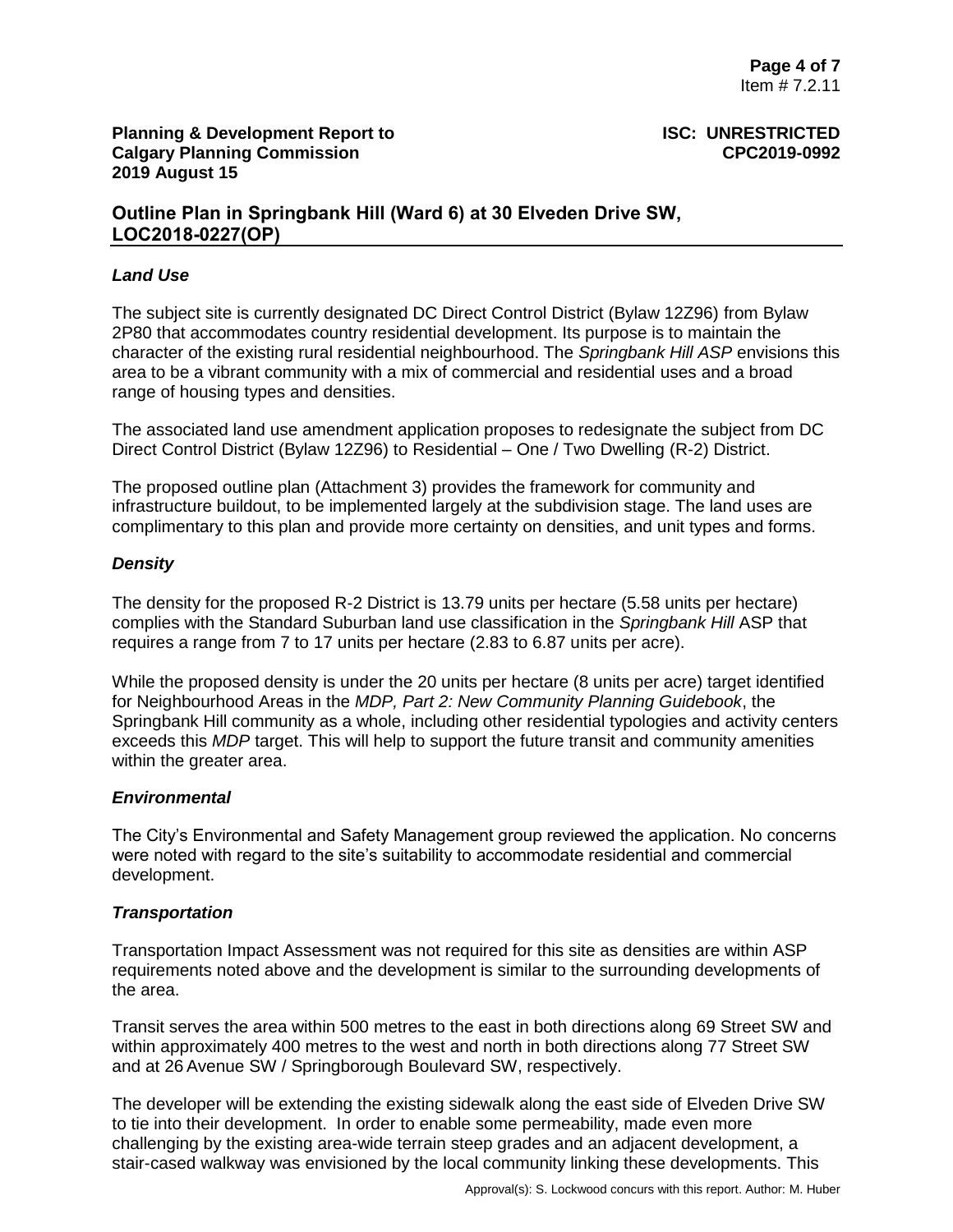# **Outline Plan in Springbank Hill (Ward 6) at 30 Elveden Drive SW, LOC2018-0227(OP)**

link enhances connectivity through the neighbourhood and serves the neighbourhood Griffith Woods School, Menno Christian School, Elmira Park as well as the other nearby high schools and Ambrose University directly north.

# *Utilities and Servicing*

Water servicing will be provided via a connection to Elveden Drive SW. Upgrades to the water network will not be required as part of this application. Sanitary and storm servicing will be provided via a connection to the parcel to the east (28 Elmont Drive SW – LOC2014-0046) along the north boundary of the plan area. An 8.0m wide easement will be registered at tentative plan to protect the connecting infrastructure. The plan also incorporates several concrete swales as part of its stormwater management strategy. The swales will be protected with appropriate overland drainage easements at the tentative plan stage. Stakeholder Engagement, Research and Communication

## **Stakeholder Engagement, Research and Communication**

In keeping with Administration's standard practices, this application was circulated to relevant stakeholders and notice posted on-site. Notification letters were sent to adjacent landowners, the Springbank Hill Community Association and the application was advertised online.

Following Calgary Planning Commission, notifications for Public Hearing of Council will be posted on-site and mailed out to adjacent landowners. In addition, Commission's recommendation and the date of the Public Hearing will be advertised.

# *City-Led Outreach*

In keeping with Administration's standard practices, stakeholders were given the opportunity to comment online through the Planning and Development Map or by contacting the planner directly by mail, phone or email.

The application was circulated to the Springbank Hill Community Association and comments were received by Administration. A summary of their comments includes:

- Request that the developer pay particular attention to design of retaining walls as the community had some back experiences with flooding due to improper design.
- Support for the City's desire to promote connectivity between developments and welcome any opportunity for the developer to address this where possible.

Administration also received eight letters of opposition during the review of the application. A summary of perceived concerns includes:

- Opposition to the proposed R-2 density as it does not fit with the rest of Elveden.
- Concern about negative impact to property values.
- Concern with the developer's approach to communication and engagement.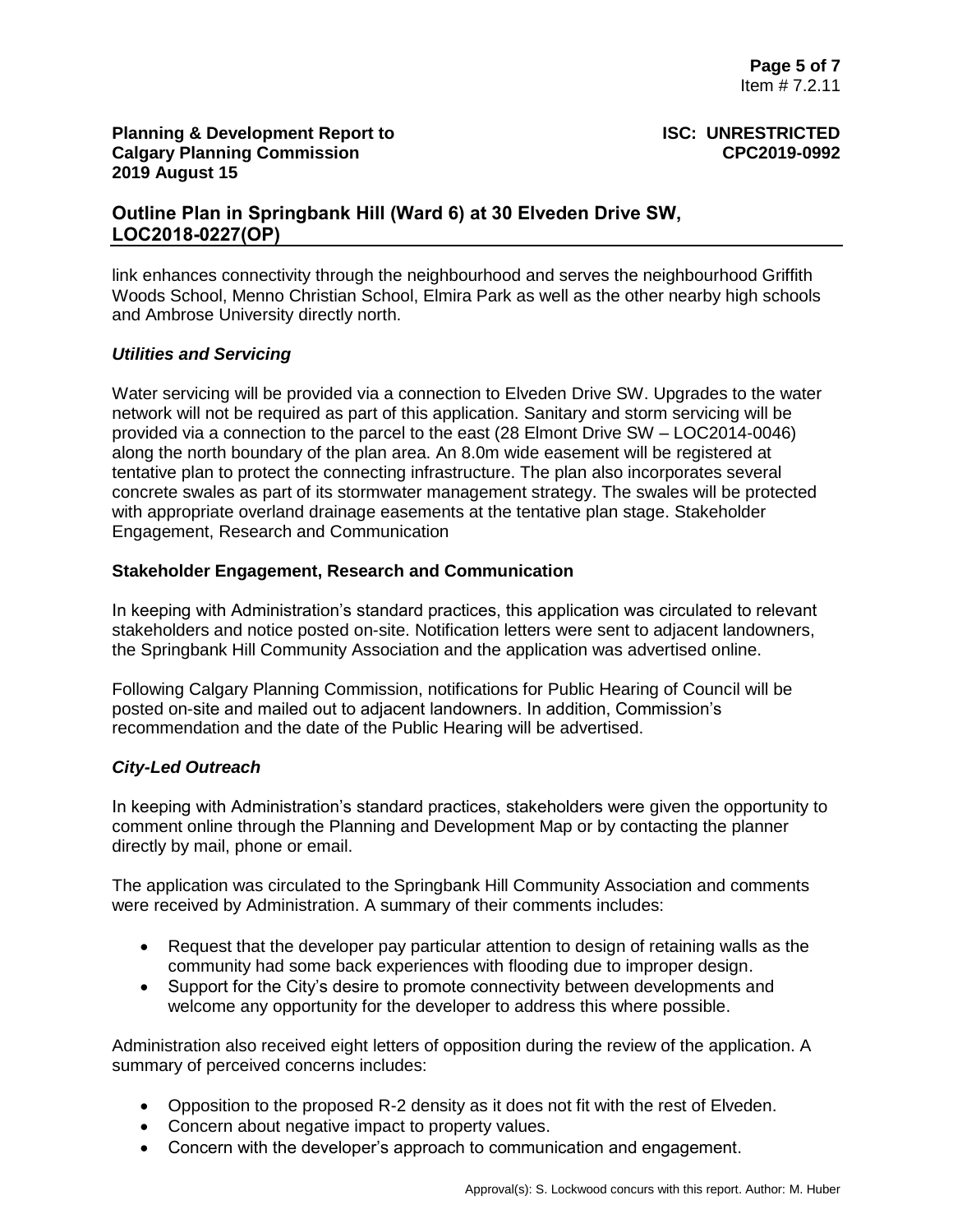# **Outline Plan in Springbank Hill (Ward 6) at 30 Elveden Drive SW, LOC2018-0227(OP)**

- Negative impact to adjacent properties due to overland water flow.
- Worried developer will remove existing evergreen trees along north border of development.
- Negative impact to the transportation network and increased traffic caused by R-2 development.

The concerns were noted by Administration and a meeting with adjacent landowners and the applicant was held in 2019 July to review the drainage, tree preservation and transportation concerns in detail. It was communicated that these items would be addressed prior to tentative plan approval.

## **Strategic Alignment**

## *South Saskatchewan Regional Plan (2014)*

The recommendation by Administration in this report has considered and is aligned with the policy direction of the *South Saskatchewan Regional Plan* (SSRP) which directs population growth in the region to Cities and Towns and promotes the efficient use of land."

### *Interim Growth Plan (2018)*

The recommendation aligns with the policy direction of the *Interim Growth Plan*. The proposed outline plan and related land use amendment and road closures build on the principles of the *Interim Growth Plan* by means of promoting efficient use of land, regional infrastructure, and establishing strong, sustainable communities.

### *Municipal Development Plan (Statutory – 2009)*

Map 1: Urban Structure of the MDP identifies the subject lands as Residential – Developing – Future Greenfield. The MDP provides guidance for the development of new communities through the policies of the ASP.

The proposal meets the following MDP objectives (Section 3.6.2):

- providing a diversity of housing types;
- providing parks located throughout the community in walkable proximity to all residences; and
- creating an inter-connected, multi-modal street network.

# *Springbank Hill Area Structure Plan (Statutory – 2017)*

The subject site is located within the Standard Suburban land use area as identified on Map 2: Land Use Concept of the *Springbank Hill ASP.* Standard Suburban areas represent a development pattern that existed prior to the adoption of the MDP. This includes a limited range of residential housing units, as well as institutional and recreational uses. The proposed redesignation is in alignment with the ASP.